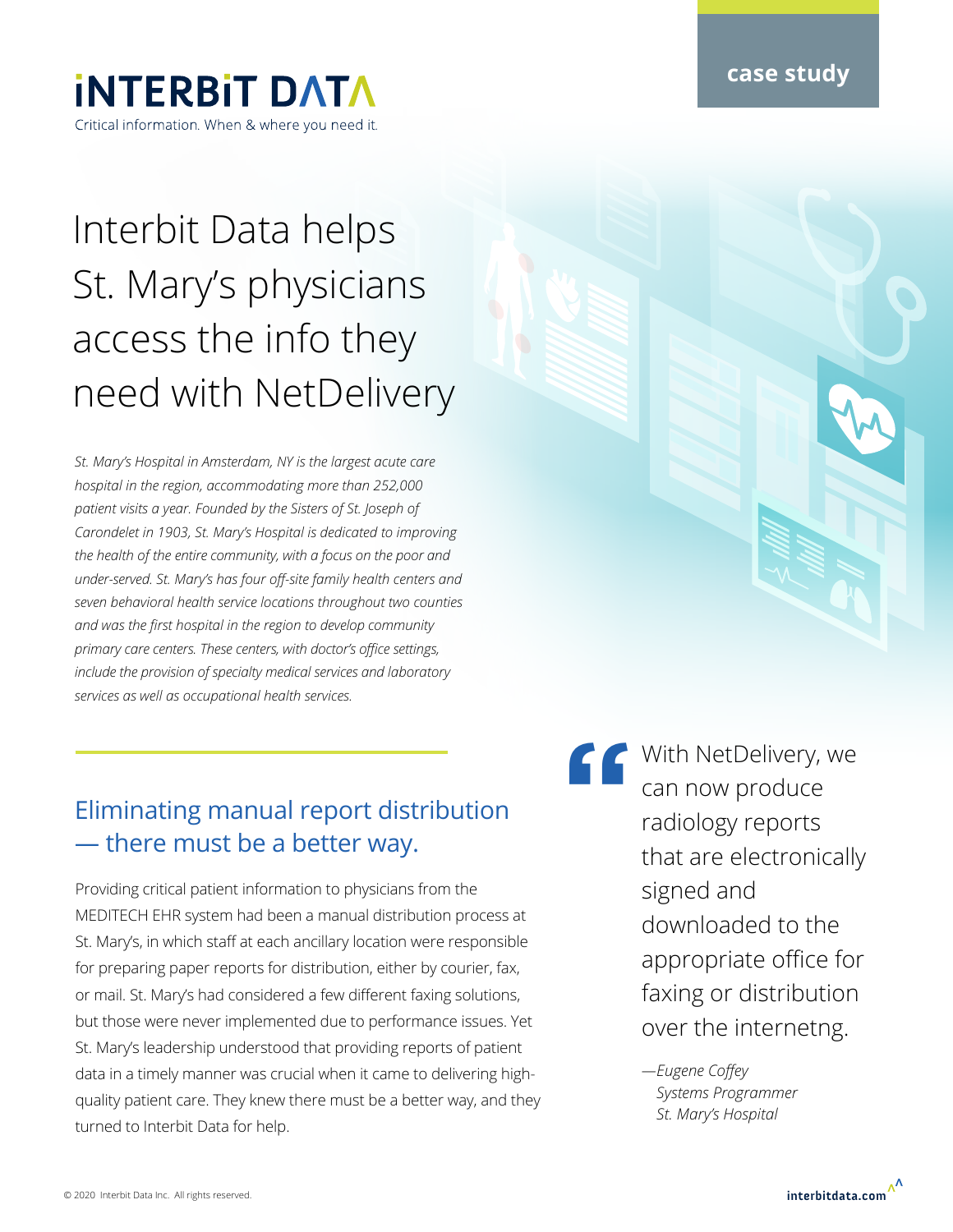### Meeting the needs of physicians — so they can meet the needs of patients.

St. Mary's had heard that other hospitals in their health system were looking at Interbit Data's NetSafe and NetDelivery products to ease the process of report distribution and decided to piggyback on that effort. Interbit Data was well known in the MUSE (International Medical Users Software Exchange) community and feedback about Interbit Data's products was very positive.

Specifically, St. Mary's was looking for a way to distribute reports in various formats according to the needs of the individual physician offices across the enterprise. Some needed reports sent via internet directly to a printer, freeing up the office fax machine for urgent communications. Others preferred their reports delivered via traditional fax, because their practice management software used fax as part of their EMR, or simply because they were smaller offices and traditional faxing met their needs. And some offices preferred receiving reports electronically, where they could be saved for viewing on PC and printed only if necessary.

**"** NetDelivery gives us the ability to push data through the internet on-demand and deliver it faster and more reliably

St. Mary's quickly realized that Interbit Data's NetDelivery solution could accommodate each of these delivery scenarios. "There is no manual intervention that reduces the likelihood that someone might dial the wrong number and send the confidential information to the wrong recipient; a serious issue that violates HIPAA security regulations," said Eugene Coffey, Systems Programmer at St. Mary's Hospital. "With NetDelivery, we can now produce radiology reports that are electronically signed and downloaded to the appropriate office for faxing or distribution over the internet. NetDelivery simplifies the process by delivering the reports we need while providing multiple delivery options to satisfy the various customer needs."